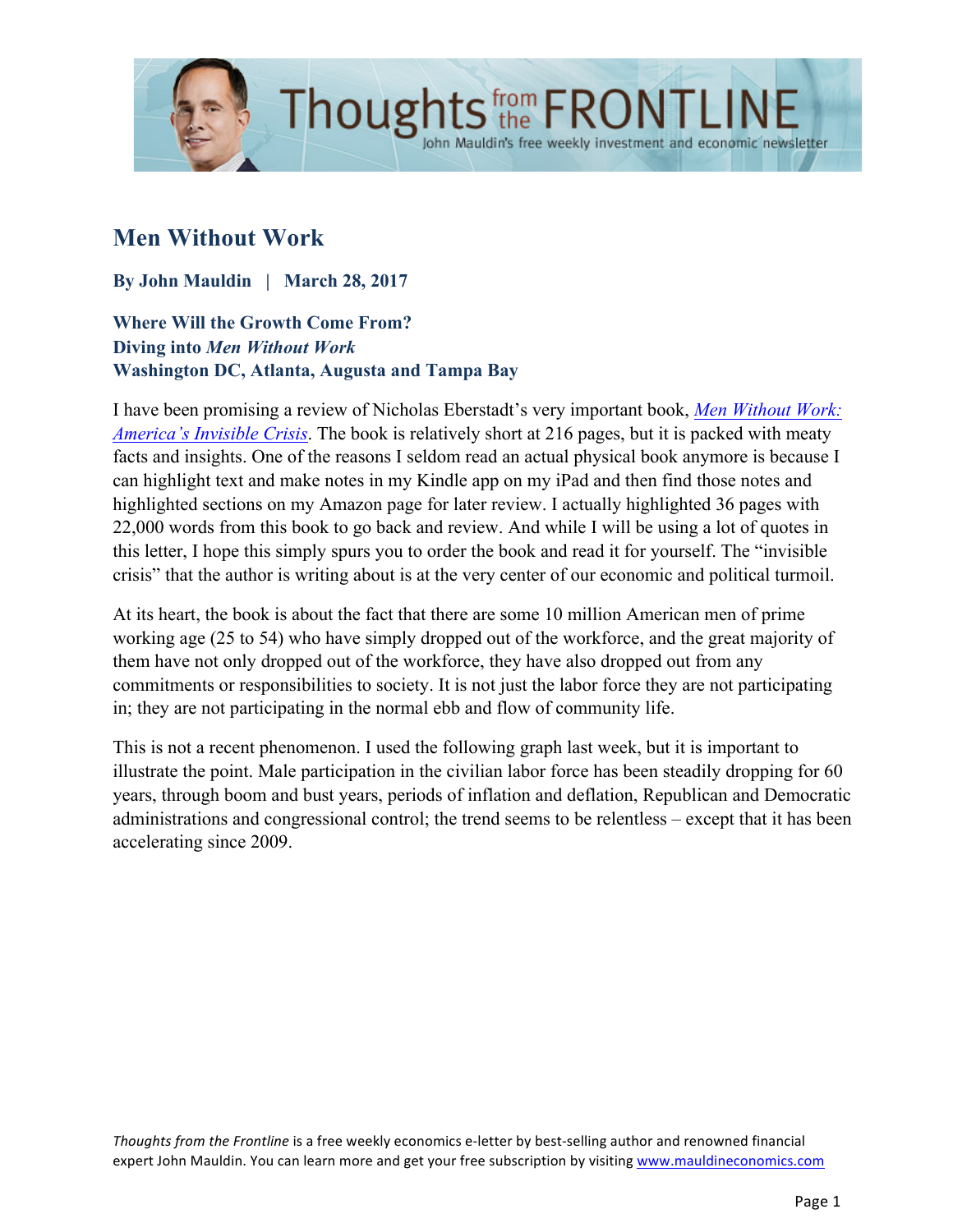

The trend was in place long before automation began to really impact the manufacturing workforce or jobs began to shift to China and other countries with lower labor costs.

Further, this is not just about men not participating in the labor force. "Deaths of despair" among middle-aged white men are increasing at an alarming rate. What I find odd and even more disturbing is that this seems to be a uniquely American trend. This week's issue of *[The Economist](http://www.economist.com/news/finance-and-economics/21719428-new-research-shows-mortality-middle-aged-whites-continues-rise-economic?cid1=cust/ddnew/n/n/n/20170323n/owned/n/n/nwl/n/n/NA/email)* highlighted this problem with a great chart that compares the US and other developed countries. Quoting:

AMERICAN workers without college degrees have suffered financially for decades – as has been known for decades. More recent is the discovery that their woes might be deadly. In 2015 Anne Case and Angus Deaton, two (married) scholars, reported that in the 20 years to 1998, the mortality rate of middle-aged white Americans fell by about 2% a year. But between 1999 and 2013, deaths rose. The reversal was all the more striking because, in Europe, overall middle-age mortality continued to fall at the same 2% pace. By 2013 middle-aged white Americans were dying at twice the rate of similarly aged Swedes of all races (see chart). Suicide, drug overdoses and alcohol abuse were to blame.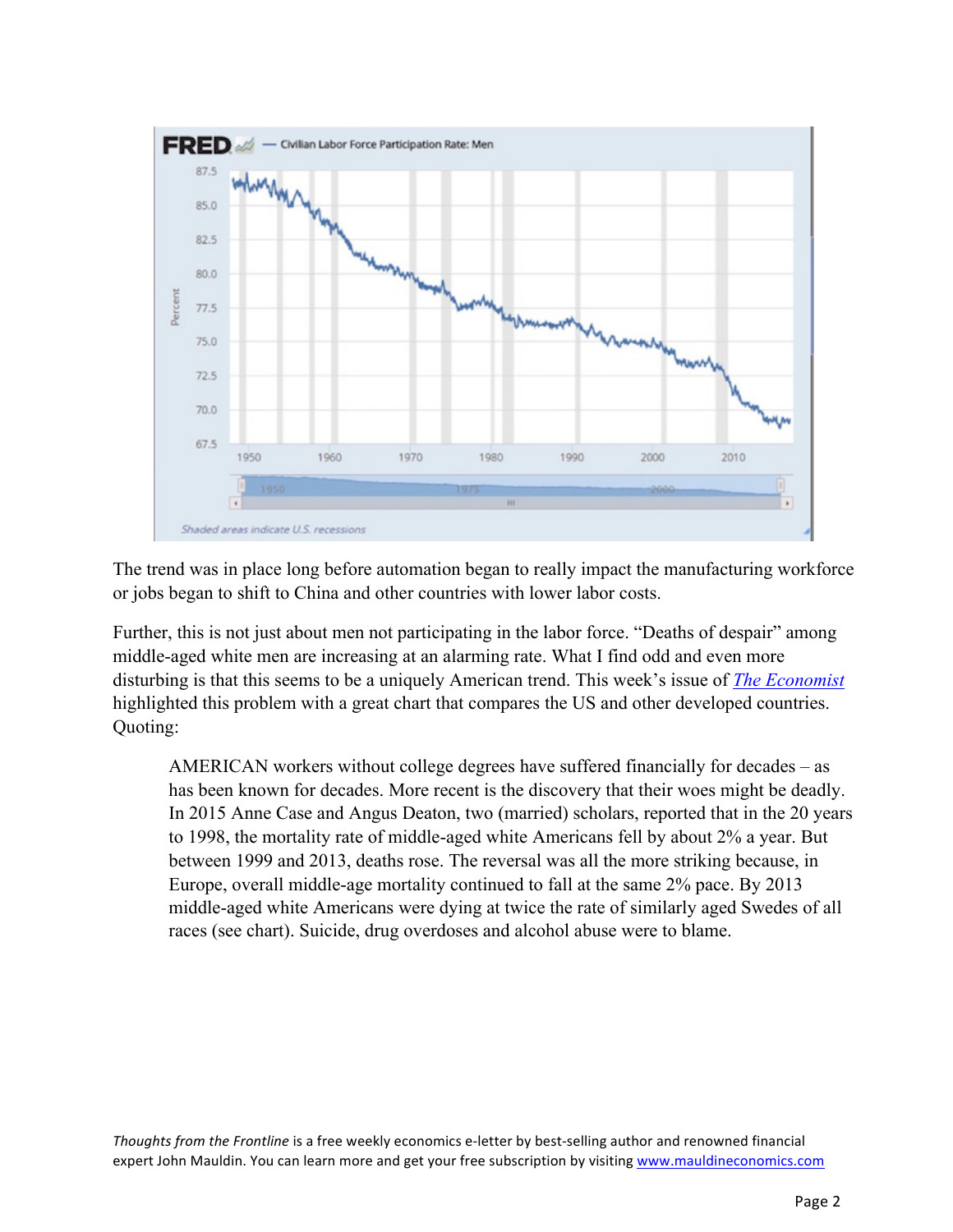# **Desperate times**

Deaths per 100,000 people

Aged between 45 and 54 years (adjusted for ageing within age bracket)



Economist.com

You might think that rising mortality is the flipside of falling incomes. Recent trends in median per-person income for households headed by white 50- to 54-year-olds mirror their mortality rate. Income rises in the 1990s and then falls in the 2000s, ending up roughly where it started. But split people out by education, and the reflection fades. The income of college graduates has followed a similar pattern (most of the surge in the value of a college education happened before 1990). But their mortality has steadily fallen. And deaths of despair are much rarer among blacks and Hispanics, whose incomes have been on similar paths.

Ms Case and Mr Deaton have now updated their work on these so-called "deaths of despair". The results, presented this week at the Brookings Institution, a think-tank, are no happier. White middle-age mortality continued to rise in 2014 and 2015, contributing to a fall in life expectancy among the population as a whole. The trend transcends geography. It is found in almost every state, and in both cities and rural areas. The problem seems to be getting worse over time. Deaths from drugs, suicide and alcohol have risen in every fiveyear cohort of whites born since the 1940s. And in each group, ageing seems to have worse effects.

**The authors suspect more amorphous, long-term forces are at work. The fundamental cause is still a familiar tale of economic malaise: trade and technological progress have snuffed out opportunities for the low-skilled, especially in manufacturing. But social changes are also in play. As economic life has become less secure, low-skilled white men have tended towards unstable cohabiting relationships rather than marriages. They have abandoned traditional communal religion in favour of churches**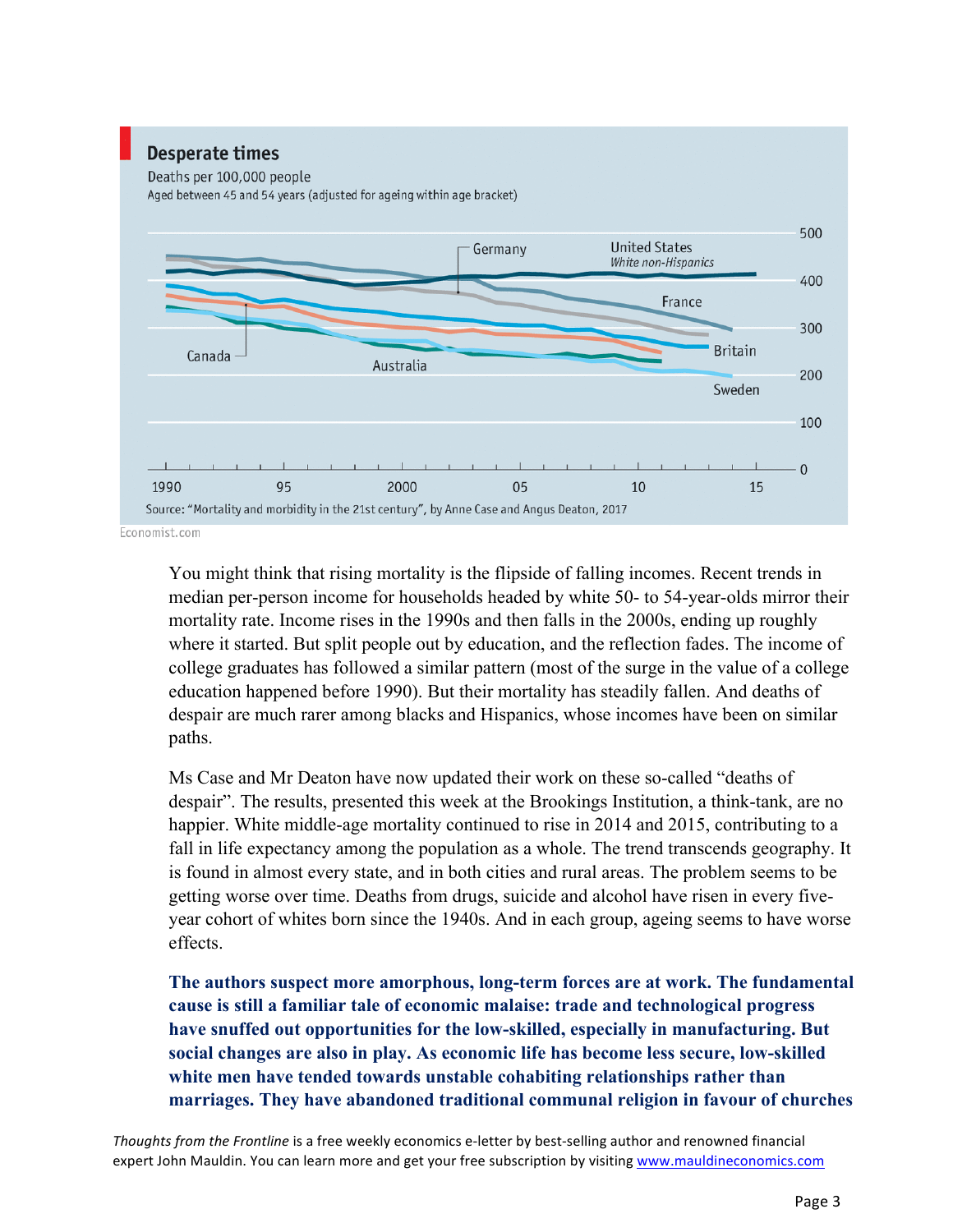**that emphasise personal identity. And they have become more likely to stop working, or looking for work, entirely. The breakdown of family, community and clear structures of life, in favour of individual choice, has liberated many but left others who fail blaming themselves and feeling helpless and desperate.** (Emphasis mine.)

Larry Summers did a review of Eberstadt's book for the *Financial Times.* In a blog post about his review, he offers this rather sobering prediction:

Job destruction caused by technology is not a futuristic concern. It is something we have been living with for two generations. A simple linear trend suggests that by mid century about ¼ of men in the US aged between 25 and 54 will not be working at any moment.



I think this is likely to be a substantial underestimate unless something is done for a number of reasons. First, everything we hear and see regarding technology suggests the rate of destruction will pick up. Think of the elimination of drivers, and those who work behind cash registers. Second, the gains in average education and health of the workforce over the last 50 years are unlikely to be repeated. Third, to the extent that non-work is contagious, it is likely to grow exponentially rather than at a linear rate. Fourth, declining marriage rates are likely to raise rates of labor force withdrawal given that non-work is much more common for unmarried than married men.

On the basis of these factors I would expect that more than one third of all men in the US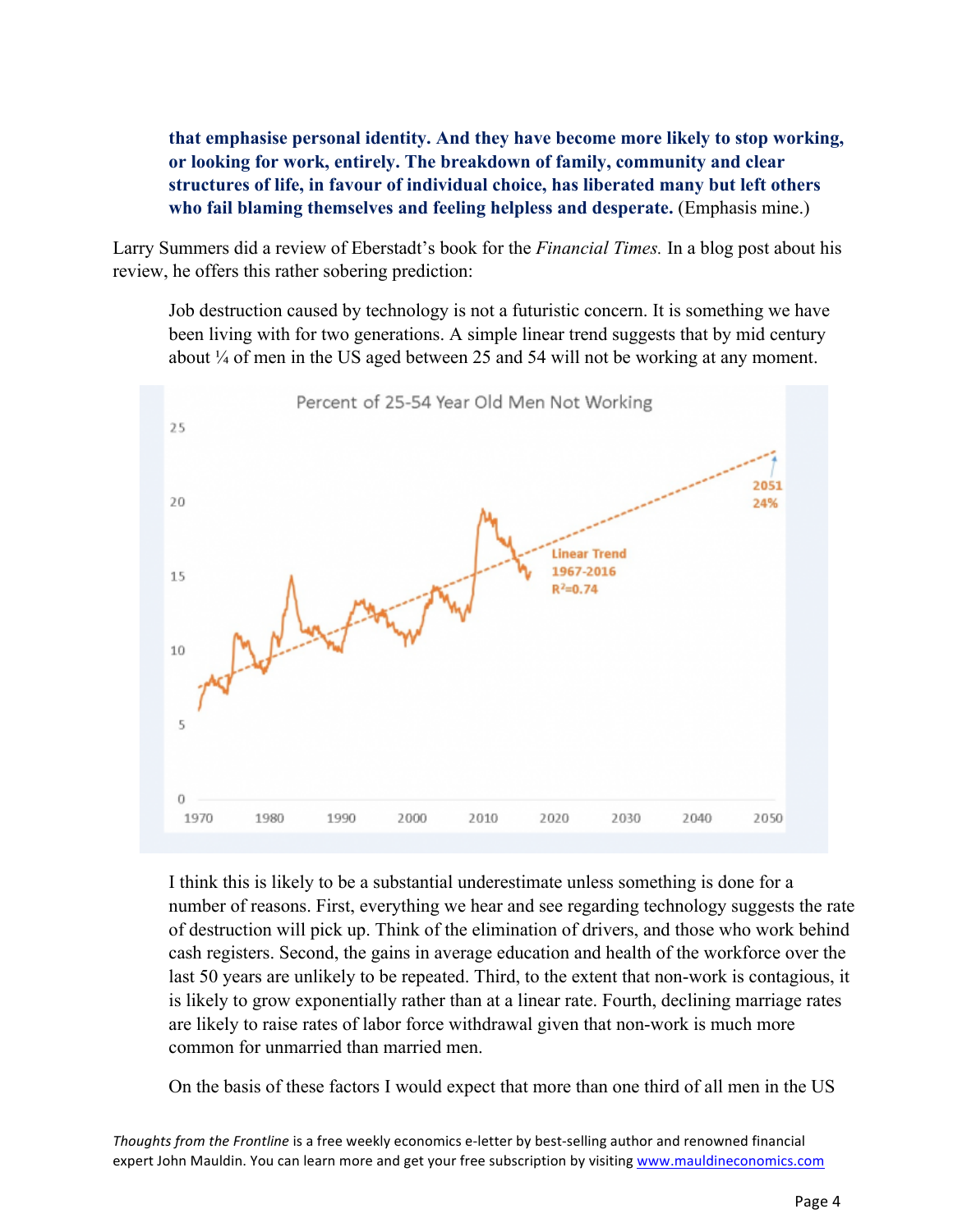between 25 and 54 will be out of work at mid-century. Very likely more than half of men will experience at least a year of non-work out of every five. This would be in the range of the rate of non-work from high school dropouts and exceed the rate of non-work for African-Americans today.

My only real quibble with this analysis is his suggestion that the gains in the health of the workforce over the last 50 years will not be repeated. The technology that I've been looking at lately (and much of it is not public) convinces me that younger generations are going to live a great deal longer than they now dream possible. By 2040 and certainly by 2050, expectations of a lifespan and a productive healthspan of over 100 years will be common. I am talking about a radical shift in the entire human aging process. Of course, this trend doesn't address the emotional and sociological aspects that Summers, *The Economist,* and Nicholas Eberstadt are referring to.

#### **Where Will the Growth Come From?**

I've made this point over the years but it is worth repeating again. There are only two ways for an economy to grow. That's it. If you don't have these two elements you're not going to have economic growth.

One way is that the workforce increases, and the other is that you increase productivity. If Summers is right that 1/3 of working age males are essentially going to drop out of the workforce, then, when we couple that with Baby Boomers retiring in the coming decades (or at least slowing down somewhat – well, except for me and possibly you), we are simply not going to get the increase in GDP that normally comes from growth in the workforce.

Further, it is really hard to increase productivity in much of the service sector. How much more productive can a bartender or a cashier be? Or a taxi driver? Yes, we can eliminate their jobs with technology, but that just reduces the workforce side of the equation.

I know that many politicians indulge in the wishful thinking that we can somehow recover the economic nirvana that we enjoyed from the '50s through the '90s because both productivity and the workforce were growing. Even though the participation rate of males was falling, the participation of women in the workforce was rising far faster, so the overall workforce was increasing.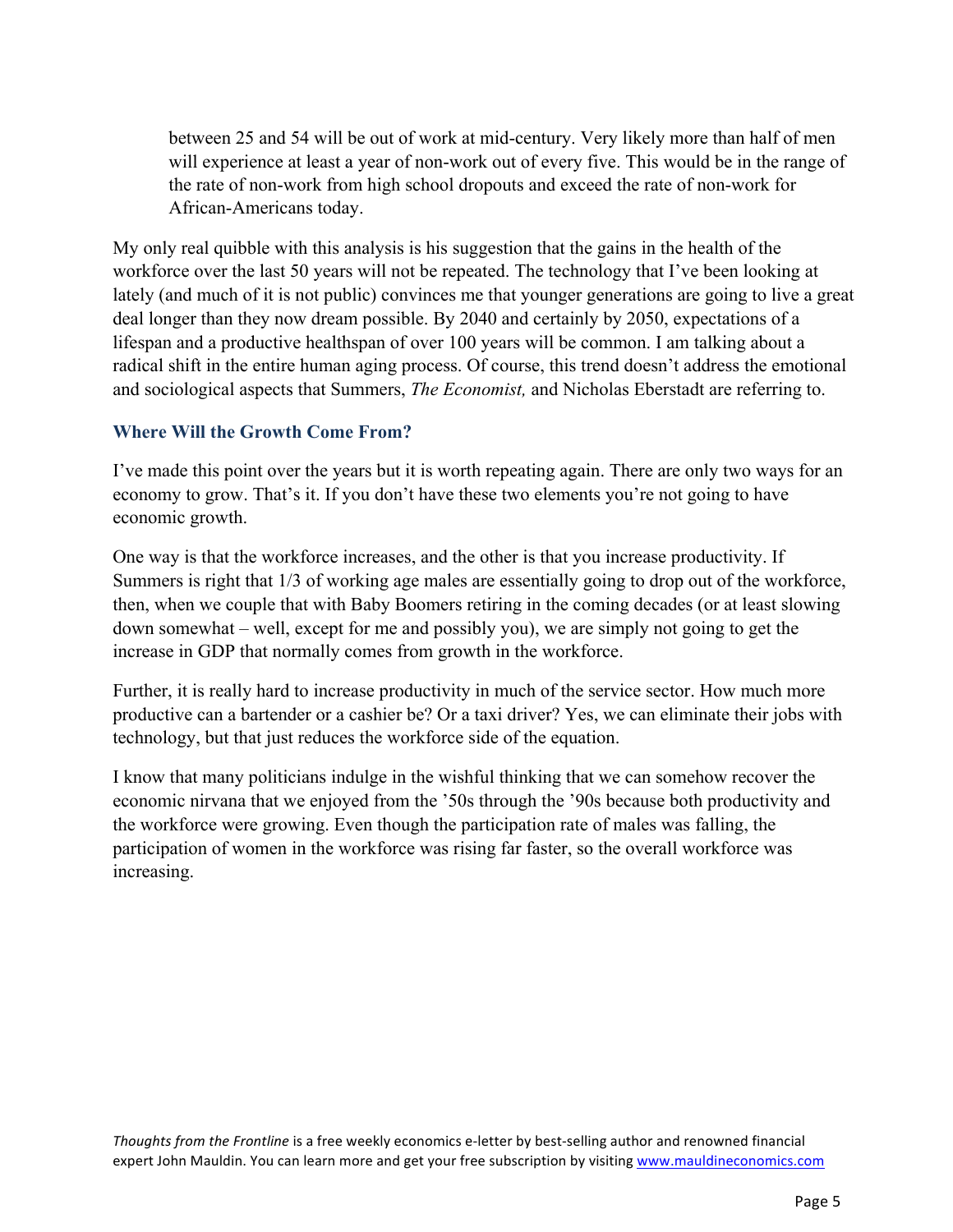

This whole workforce issue, as I deal with the truly difficult challenge of researching and writing a chapter on the future of work for my upcoming book, is forcing me to rethink a great deal about how the economy is likely to behave and how successful investing will be conducted in the future. I cannot remind you strongly enough that past performance is not indicative of future results.

I don't see us turning the workforce situation around unless we somehow manage to transform our negative imagery about immigrants and start to aggressively seek out productive young, educated immigrants from around the world. I am not going to hold my breath on that one.

## **Diving into** *Men Without Work*

And now I'm going to do something that I don't think I've ever done before. I am going to fill the next few pages with quotes directly from *[Men Without Work.](https://www.amazon.com/dp/B01LYILMQ0/ref=dp-kindle-redirect?_encoding=UTF8&btkr=1)* The book is a masterful monograph that sorts through an amazing amount of data and makes it readable. (My only frustration with the Kindle app is that it doesn't copy charts into my Amazon page.) I hope the next few pages tease your intellect and make you want to hit a link and buy the book. (All emphasis is mine.)

The collapse of work for America's men is arguably a crisis for our nation – but it is a largely invisible crisis. It is almost never discussed in the public square. Somehow, we as a nation have managed to ignore this problem for decades, even as it has steadily worsened. There is perhaps no other instance in the modern American experience of a social change of such consequence receiving so little consideration by concerned citizens, intellectuals,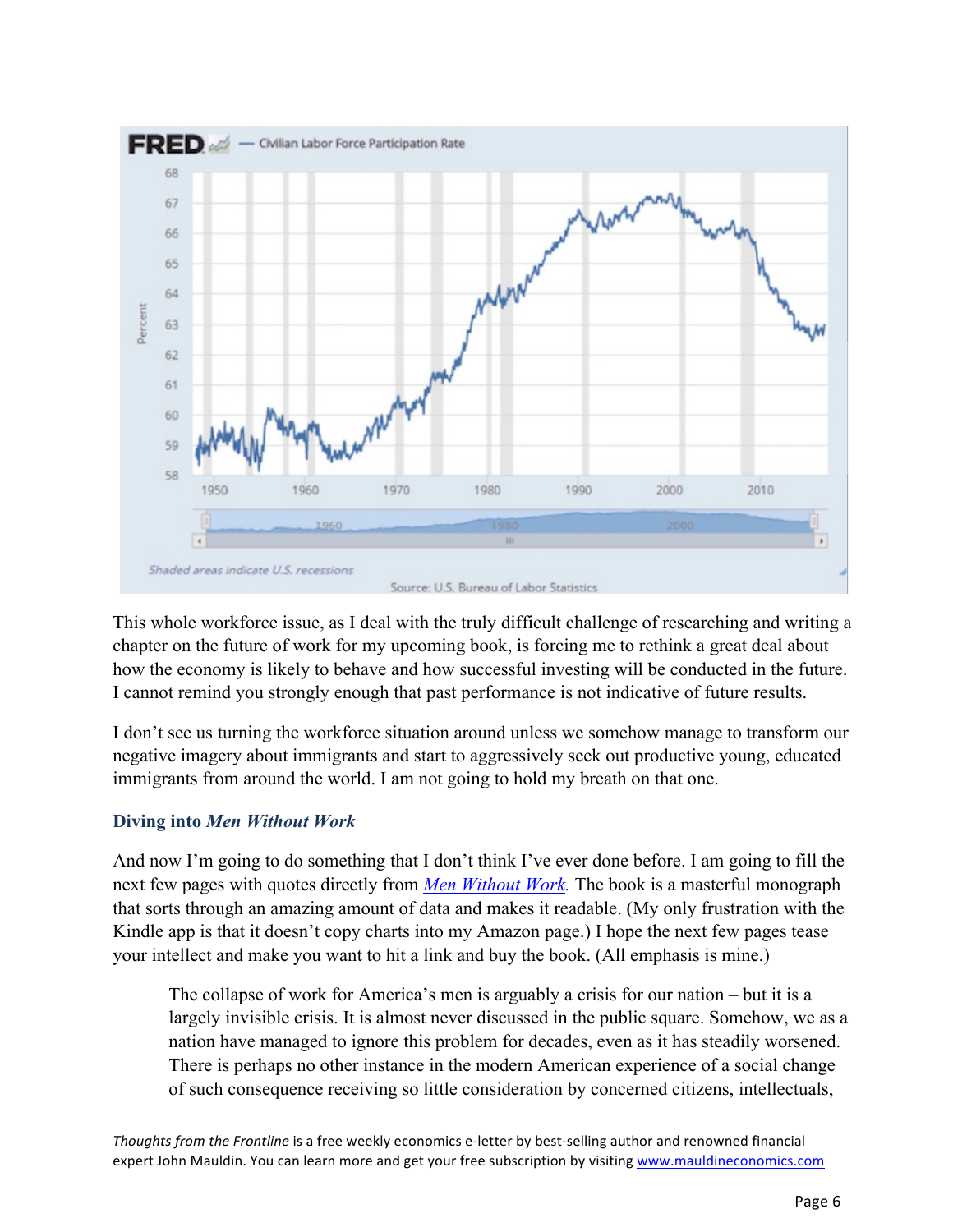business leaders, and policymakers….

But the progressive detachment of so many adult American men from the reality and routines of regular paid labor poses a threat to our nation's future prosperity. It can only result in lower living standards, greater economic disparities, and slower economic growth than we might otherwise expect. And the troubles posed by this male flight from work are by no means solely economic. It is also a social crisis – and, I shall argue, a moral crisis. The growing incapability of grown men to function as breadwinners cannot help but undermine the American family. It casts those who nature designed to be strong into the role of dependents – on their wives or girlfriends, on their aging parents, or on government welfare. Among those who should be most capable of shouldering the burdens of civic responsibilities, it instead encourages sloth, idleness, and vices perhaps more insidious. Whether we choose to recognize it or not, this feature of the American condition – the new "men without work" normal – is inimical to the American tradition of self-reliance…

Note that elsewhere in the book Eberstadt adopts a somewhat softer stance in talking about the circumstances that are bringing about the reduction in labor participation, especially with regard to the some 20 million former felons who have been relegated to second-class workforce status.

Here, then, is the underlying contradiction of economic life in America's second Gilded Age: A period of what might at best be described as indifferent economic growth has somehow produced markedly more wealth for its wealth-holders and markedly less work for its workers. This paradox may help explain a number of otherwise perplexing features of our time, such as the steep drop in popular satisfaction with the direction of the country, the increasing attraction of extremist voices in electoral politics, and why overwhelming majorities continue to tell public opinion pollsters, year after year, that our ever-richer America is still stuck in a recession….

Expert opinions on U.S. labor market performance have been increasingly sanguine over the past year or so. A few select media headlines and quotations illustrate the emerging consensus:

• "The Jobless Numbers Aren't Just Good, They're Great" (August 2015, Bloomberg1)

• "The Jobs Report Is Even Better Than It Looks" (November 2015, FiveThirtyEight) (He then goes on to list numerous other recent articles. In addition, U.S. economists and policymakers who have served under Republican and Democratic presidents maintain that today's U.S. economy is either near or at "full employment":

• "It is encouraging to see that the U.S. economy is approaching full employment with low inflation." (Ben Bernanke, former chairman of the Federal Reserve Board, October 2015)

• "The American economy is in good shape . . . we are essentially at full employment . .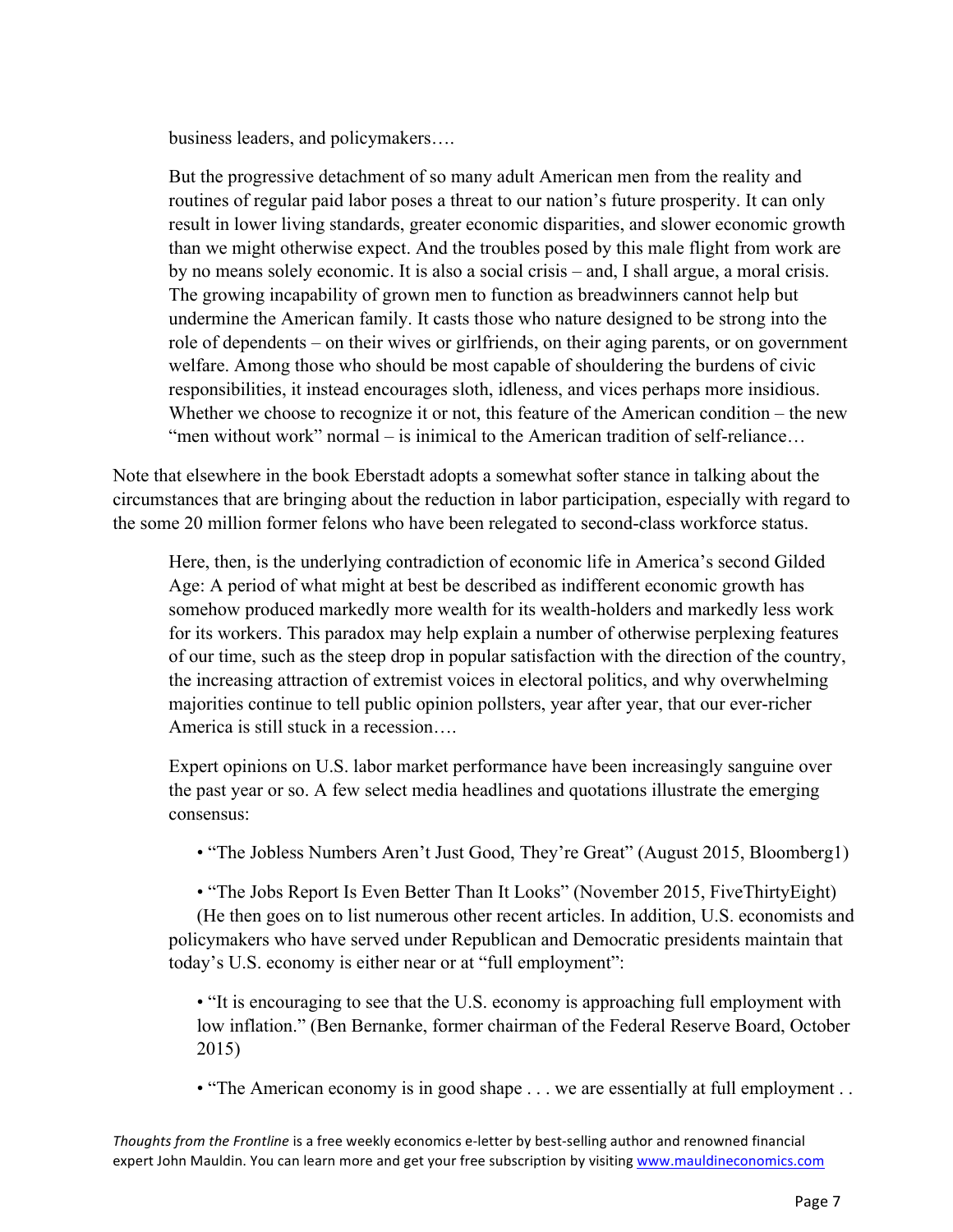. tight labor markets are leading to increases in hourly earnings and in the producer prices of services." (Martin Feldstein, former chair of the President's Council of Economic Advisers and longtime director of the National Bureau of Economic Research, February 2016)

• "We are coming close to [the Federal Reserve's] assigned congressional goal of full employment. [Many measures of unemployment] really suggest a labor market that is vastly improved." (Janet Yellen, chairman of the Federal Reserve, April 2016)

All of these assessments draw upon data on labor market dynamics: job openings, new hires, "quit ratios," unemployment filings and the like. And all those data are informative – as far as they go. But they miss also something, a big something: the deterioration of work rates for American men. Between 1948 and 2015, the work rate for U.S. men twenty and older fell from 85.8 percent to 68.2 percent. Thus the proportion of American men twenty and older without paid work more than doubled, from 14 percent to almost 32 percent. Granted, the work rate for adult men in 2015 was over a percentage point higher than 2010 (its all-time low). But purportedly "near full employment" conditions notwithstanding, the work rate for the twenty-plus male was more than a fifth lower in 2015 than in

1948.Essentially, what all these economists are looking at is the headline unemployment rate, the U-3 rate. The U-6 rate takes into account men who would like to work but haven't been looking for work (discouraged workers). Philippa Dunne tells us that "Between 2007 and 2016, only 8 states reported declines in their U-6 rates. We're not exactly surprised by the number of states where U-6 rates remain elevated even as the overall labor force tightens, but it does underscore how little attention we give to such disengagement as a nation."

Before World War II, the exclusive economic activity for the overwhelming majority of U.S. women was unpaid labor at home. Today the overwhelming majority of women – including women with young children – engage in at least some remunerated employment outside the family. Needless to say, this shift has opened up new prospects for prosperity, as well as new horizons of economic independence and autonomy. The tremendous expansion of economic opportunities for U.S. women created a massive new supply of workers in the postwar economy. The share of women with paid work skyrocketed in every age group and doubled for women between twenty-five and sixty-four.

For women twenty-five-to-fifty-four, the work rate was 34 percent in 1948; in 2015, it topped 70 percent. In arithmetic terms, this enormous influx of new workers completely offset the decline in work rates for prime-age men – and then some). Thanks to the progressive entry of ever-greater proportions of women into the workforce, overall work rates for every grouping of Americans between the ages of twenty and sixty-four also increased substantially between the late 1940s and the late 1990s. Around the late 1990s, however, the escalation of work rates for U.S. women stalled and, over the past decade and a half, fell from their all-time highs. Only then did the overall work rate for U.S. adults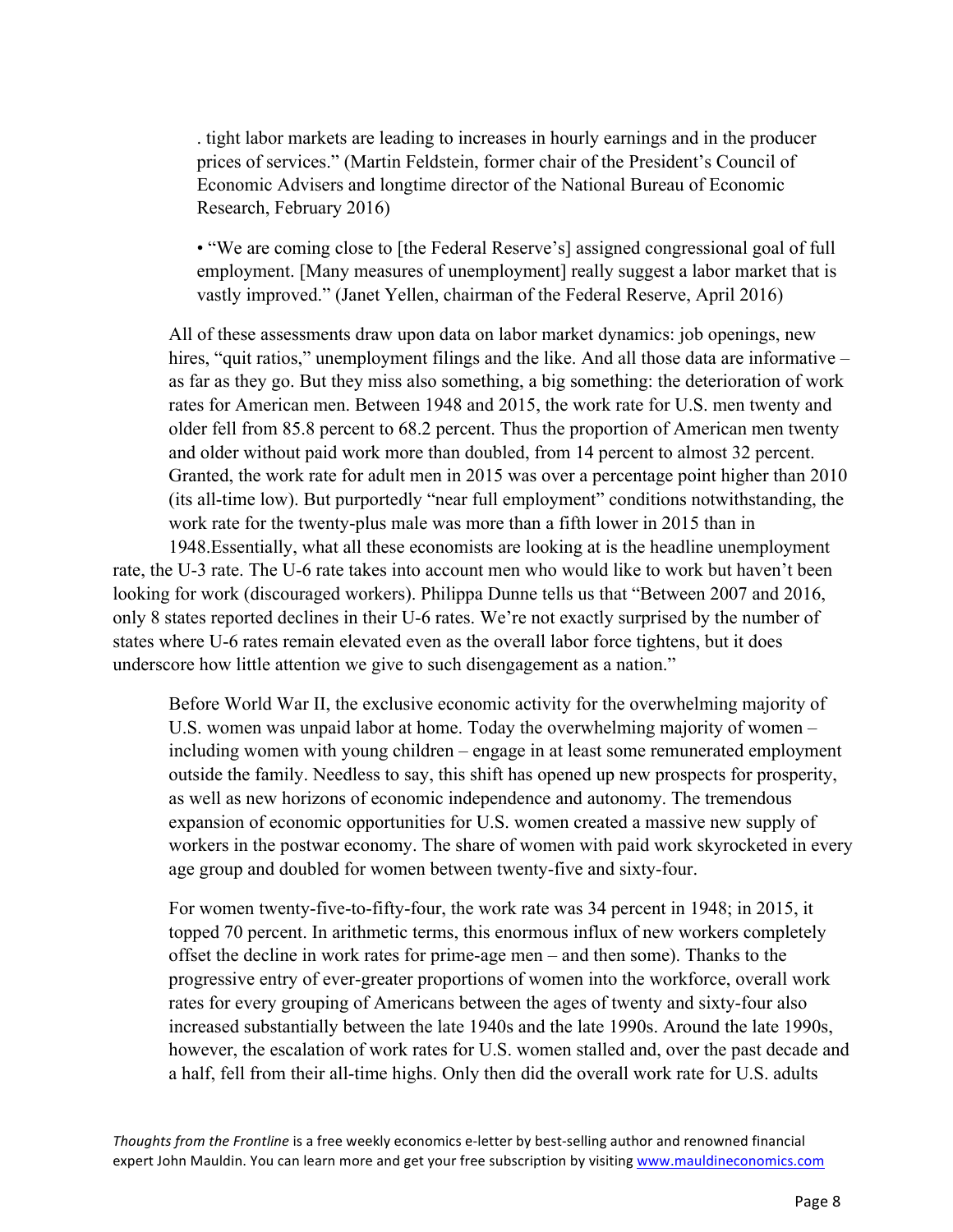begin to register a decline….

Accordingly, more than eight times as many prime-age men were economically inactive and not pursuing education in 2014 than in 1965. One final aspect of the U.S. postwar male flight from work merits mention here: its relentless intergenerational momentum. It is not just that LFPRs (Labor Force Participation Rate) have deteriorated for certain age groups or specific periods. **Rather, the process has progressively depressed every successive rising cohort's LFPRs over the course of the prime working ages….**

As Nobel Economics Laureate Robert William Fogel has observed, "Over the course of the twentieth century, annual hours of work [in Western Europe and America] have fallen by nearly half, so much so that the household head in a rich country now usually works only about seventeen hundred hours per year in the marketplace. Indeed, on the average day, he spends more hours at leisure than at work."…With rising incomes and attendant gains in personal wealth, older American men were no longer consigned to laboring until death. The convention of "retirement" arose well before the New Deal or Social Security. By 1930, Costa noted, over 40 percent of American men sixty-five and older were no longer working or looking for work – nearly twice the fraction in 1880. With prosperity rising, a small but growing fraction of men in their early sixties and late fifties also began to retire early….

And so the puzzle: America has a more robust economy, a more flexible and dynamic labor market, and a more limited welfare state than any of these six countries. But it has failed to keep its younger men in the workforce at the level that these struggling nations (with the arguable exception of Italy) have achieved. Why?

Consider the annual hours worked and per capita output over the past generation in the G-7 countries (the world's major affluent democratic societies: the United States, Japan, Germany, France, Britain, Italy, and Canada;). No G-7 economy today produces as much value added per citizen as the United States and none have a workforce where employees spend as much of the year on the job.

Employed Canadians and Britons now work at least one hundred hours per year (over two full workweeks) less than working Yanks. The gap between the United States and France, according to the OECD, is now nearly three hundred hours (over eight full workweeks). More than four hundred annual hours (over ten full workweeks) separate workers in America and Germany….

Marital status and family structure/living arrangements likewise prove powerful predictors. Married men accounted for three-fifths of prime-age job holders but only about one-third of NILFs (Not in Labor Force). in 2015. On the other hand, men who have never married were underrepresented among the employed and overrepresented among NILFs.

Finally, foreign-born men in 2015 were more likely to be job holders and decidedly less likely to be NILFs than the prime-age male population as a whole. In sum, an American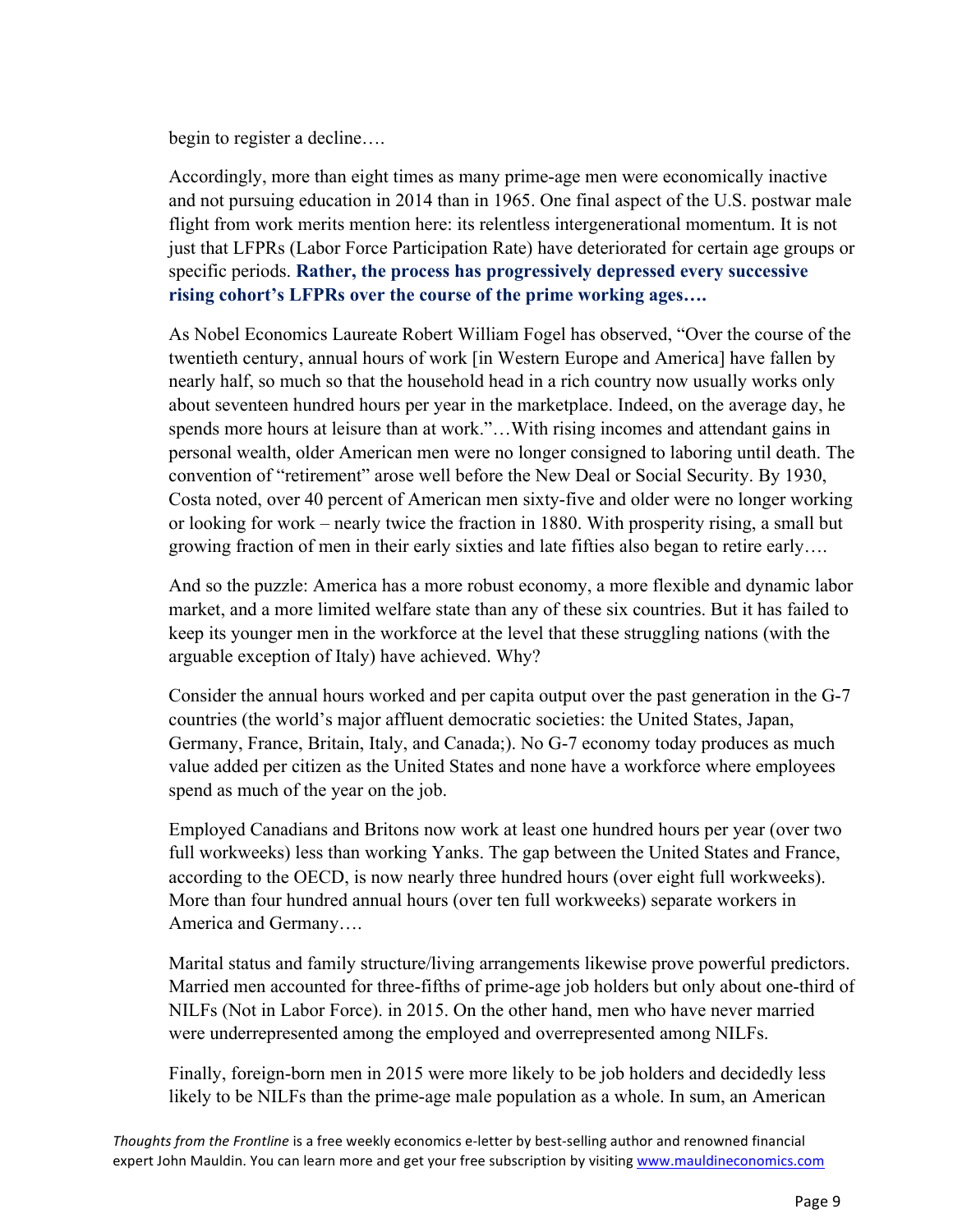man ages twenty-five-to-fifty-four was more likely to be an un-worker in 2015 if he (1) had no more than a high school diploma; (2) was not married and had no children or children who lived elsewhere; (3) was not an immigrant; or (4) was African American....

No matter their race or educational status, married men raising a family work more, and never-married men without children or children in their home work less. No matter their ethnicity or race, prime-age men who come to this country work more than those here by birth. Neither a wedding ring nor a green card confers innate advantage in the competition for jobs. Rather, marriage and migration decisions point to motivations, aspirations, priorities, values, and other intangibles that do so much to explain real-world human achievements.

The legacy of prejudice might seem to explain why prime-age male work rates and workforce participation rates are lower for blacks than whites today. But they cannot explain why work rates and LFPRs for white men today are decidedly lower than they were for black men in 1965. And they surely cannot explain why prime-age male LFPRs today are higher for Latinos than non-Hispanic whites (see figure 5.1). Nor can they explain why labor participation rates of married black men twenty-five to fifty-four are higher than for never-married white men in that same age group (see figure 5.2). ….

Released felons and ex-prisoners form a far larger fraction of the working-age male population than any other population group. These men with criminal records are disproportionately people of color and/or those with low educational attainment. Amazingly, however, the U.S. government does not today bother to collect information on their employment patterns.

**As we shall see, a single variable – having a criminal record – is a key missing piece in explaining why work rates and LFPRs have collapsed much more dramatically in America than other affluent Western societies over the past two generations. This single variable also helps explain why the collapse has been so much greater for American men than women and why it has been so much more dramatic for African American men and men with low educational attainment than for other prime-age men in the United States.**

Although crime statistics in America were arguably primitive half a century ago, such data as were available suggested crime levels had been more or less stable over the postwar era. Public perception also essentially tracked with those crime statistics. Starting in the mid-1960s, though, crime skyrocketed, and popular perceptions about crime followed. Public safety was generally believed to be worsening, perhaps dramatically. In the 1970s, Americans responded by enacting and enforcing more stringent measures against crime at the federal, state, and local levels. Vastly more convicts were sent to prison, and even more felons were processed through the criminal system via probation and "community supervision."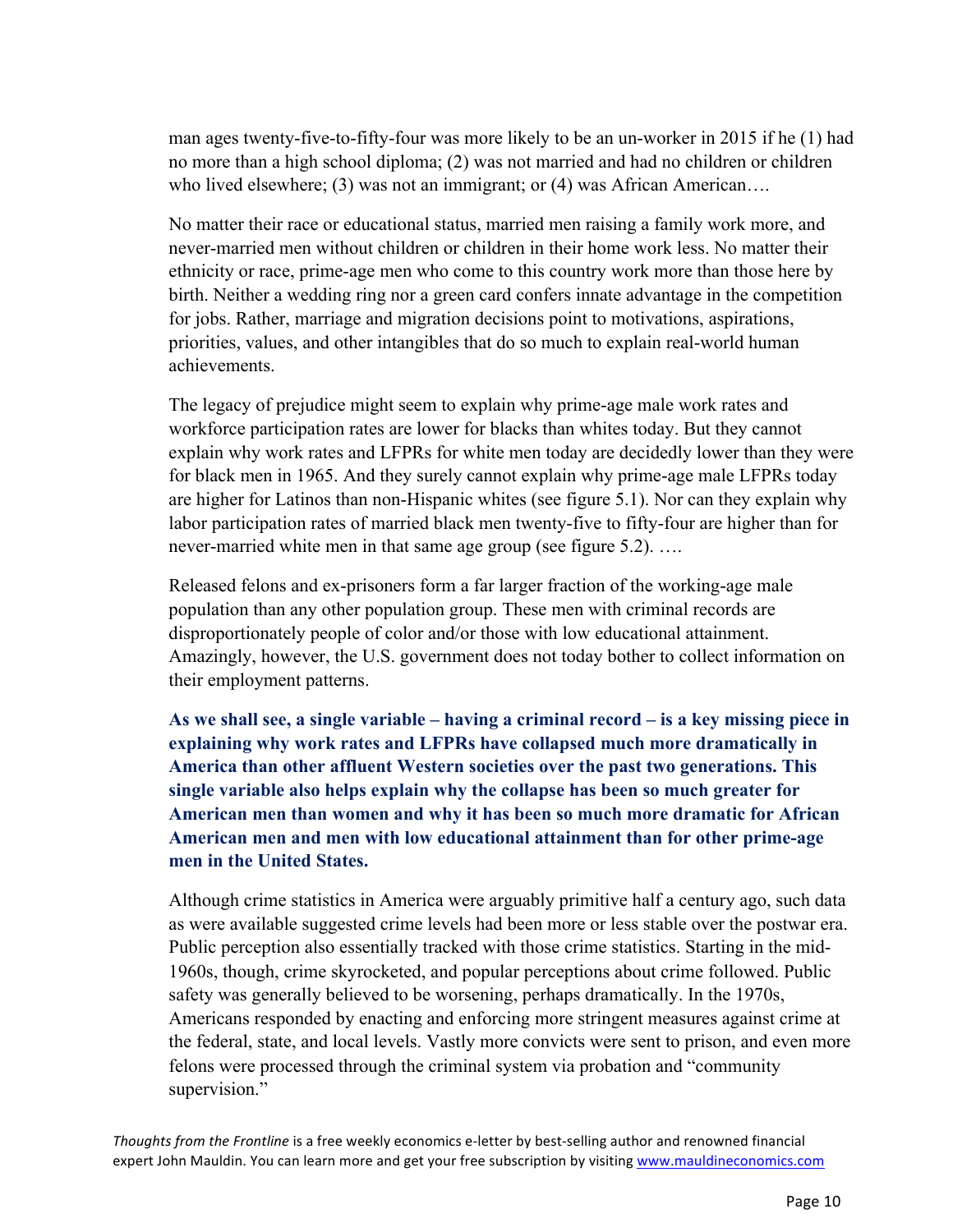After two decades, reported U.S. crime rates for all major types of crime finally declined. Crime rates in America today are thought to be more or less back to levels of the early 1960s. Incarceration rates, on the other hand, are roughly five times as high today as they were in the late 1960s.

As a direct consequence of crime and punishment trends since the 1960s, American society now contains a truly vast, if generally invisible, army of noninstitutionalized felons and exprisoners. These are overwhelmingly adult men convicted of serious criminal offenses who have been punished with prison time or probation, but who are now part of our general population.

Most well-informed readers know that the number of U.S. convicts behind bars has soared in America in recent decades and that the United States currently has a higher share of its populace in jail or prison than almost any other country. But only a tiny fraction of all Americans ever convicted of a felony are actually incarcerated at this moment. Maybe 90 percent of all sentenced felons today are out of confinement and living more or less among us.

As we close this letter, I want to highlight that one bolded paragraph again:

**As we shall see, a single variable – having a criminal record – is a key missing piece in explaining why work rates and LFPRs have collapsed much more dramatically in America than other affluent Western societies over the past two generations. This single variable also helps explain why the collapse has been so much greater for American men than women and why it has been so much more dramatic for African American men and men with low educational attainment than for other prime-age men in the United States.**

If we want to see things began to change, we going to have to deal with this "variable." Perhaps we should rethink our concept of incarcerating everyone found guilty of using currently illegal drugs. Maybe we need to rethink about how long felony convictions stay attached to personal records. When you can't even rent an apartment in many states because you were a felon, and in some cases simply because you were charged with a felony at some time in the past, is it any wonder that we have large numbers of people not participating in the labor force? With 20 million former felons in America, we have attached a large anchor to our economic growth rate, and we have unfairly burdened these men and women. Just saying…

Eberstadt has written a brilliant book highlighting some painful problems. If I could, I would make it required reading for anyone holding public office above the level of dogcatcher. As I said, I highlighted some 36 pages in his book. This letter would have been a lot longer if I had used everything I wanted to. I guess you will just need to read the book for yourself.

As we take Eberstadt's data and absorb it into our economic models, we find that it doesn't bode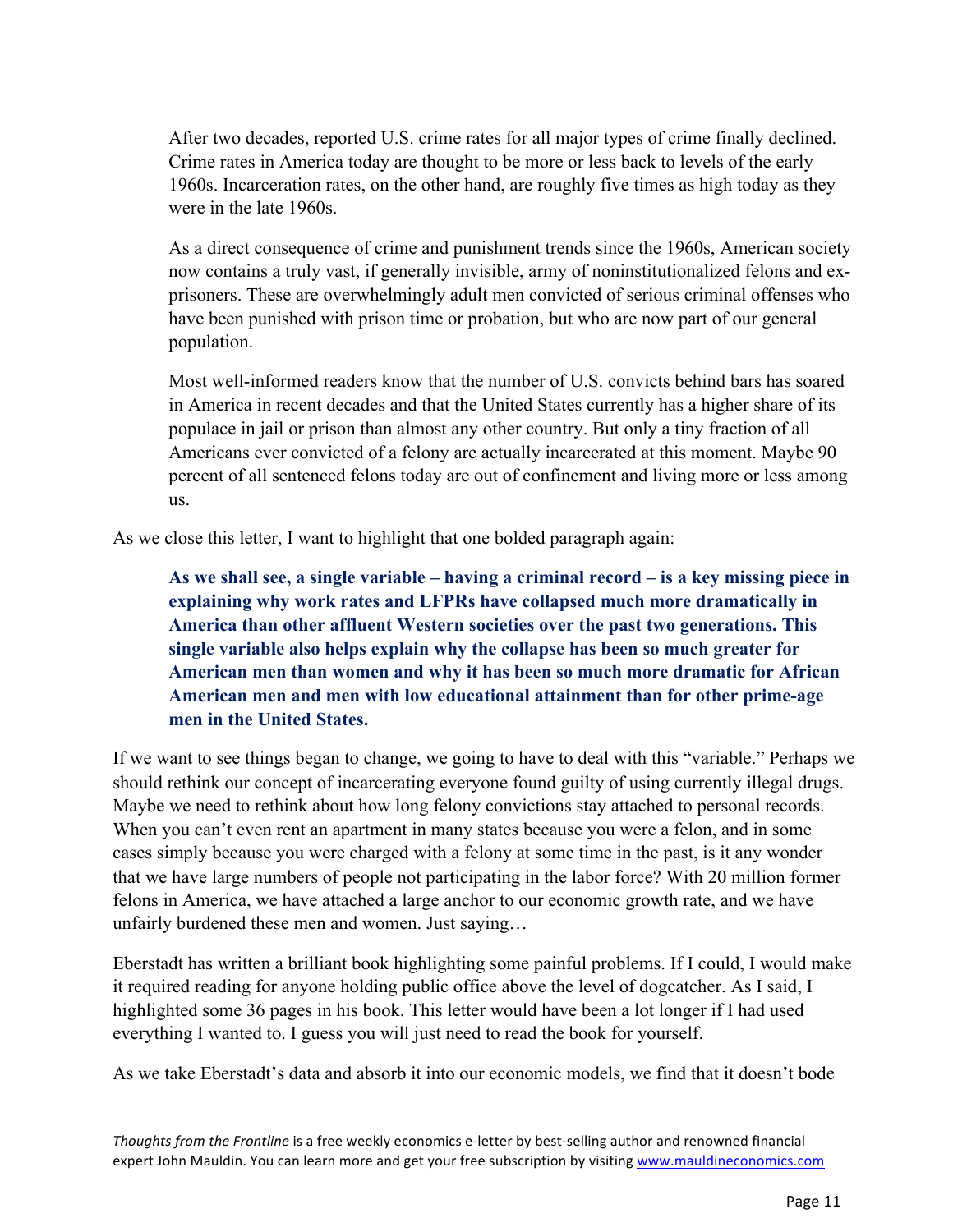well for future growth. And growth is what we need to make our portfolios rise and shine.

In two weeks I will be bringing you a letter in which I will talk about exactly how I would go about designing a portfolio for the coming decade. I think it is one of the most important letters that I will write for a long time to come. I just wanted to give you a heads-up so you can make sure to read it.

#### **Washington DC, Atlanta, Augusta, and Tampa Bay**

This week I am hosting guests at my home for chili and conversation as we begin the launch of my new wealth management program. Those of you who are invited will shortly be getting the letter mentioned above, giving you full details.

Then the week after I fly to Washington DC to be with my friends George and Meredith Friedman of Geopolitical Futures as they host their inaugural [Geopolitical Futures Conference.](http://info.geopoliticalfutures.com/gpf-2017-conference?utm_campaign=4%2F17 GPF Conference&utm_source=email&utm_content=170305 Mauldin Mention) I am not participating, other than as a geopolitical junkie wanting to hear what the excellent group of presenters have to tell us. I do have a few meetings arranged in the Swamp, so I will be busy. Then I fly to Atlanta, where I will meet Shane for an evening and have dinner with old friends Martin and Margie Truax. The following day we'll drive to Augusta, where for the first time in my life I will spend Saturday and Sunday watching the professionals at the Masters and being hosted by good friends and members. Shane then flies back to Dallas, and I will go on to Tampa Bay to have dinner and spend the next day with Patrick Cox and some friends. We'll be getting updates on two of the most promising and revolutionary antiaging biotechnology companies on the planet. I am sure Patrick will be reporting on what we hear.

Even with my schedule, I'm still trying to get into the gym 4 to 5 times a week. Part of the key to being able to work for another 10 years is making sure that I stay in shape. Typically, during the week I do lower weights and higher reps. Except on Saturday, when my trainer and I have what we call "Beast It" days where we increase the weight and reduce the reps. This past Saturday we began to do bench presses and just kept adding the weight. I would do one or two reps and we would add another 10 pounds. One time in my 40s and one time in my 50s, I got to where I could bench 195 pounds, but I never quite got to 200 pounds. That last 5 pounds just wouldn't go.

For whatever reason, this last Saturday when we got to 200 I got it down and then all the way up. Patrick Cox and I have both been setting personal lifetime highs in a number of weightlifting categories. I surprised myself by doing 75 push-ups at one go here a few weeks ago. Not quite sure why that happened. I find that all very strange, as Patrick and I are both 67. Now, we are taking a lot of newer supplements and a few things that aren't exactly on the market yet (ahem). I'm not sure that I could say that any one thing is making the difference. I'm certainly not working out any harder than I did in my 40s. It may partially be my diet, as Shane has me eating much healthier. But whatever the reason, I just hope I can keep it up. Of course I need to do more aerobics, etc. There just never seems to be enough time, but I try to get at least 45 minutes to an hour a day of aerobics in, too.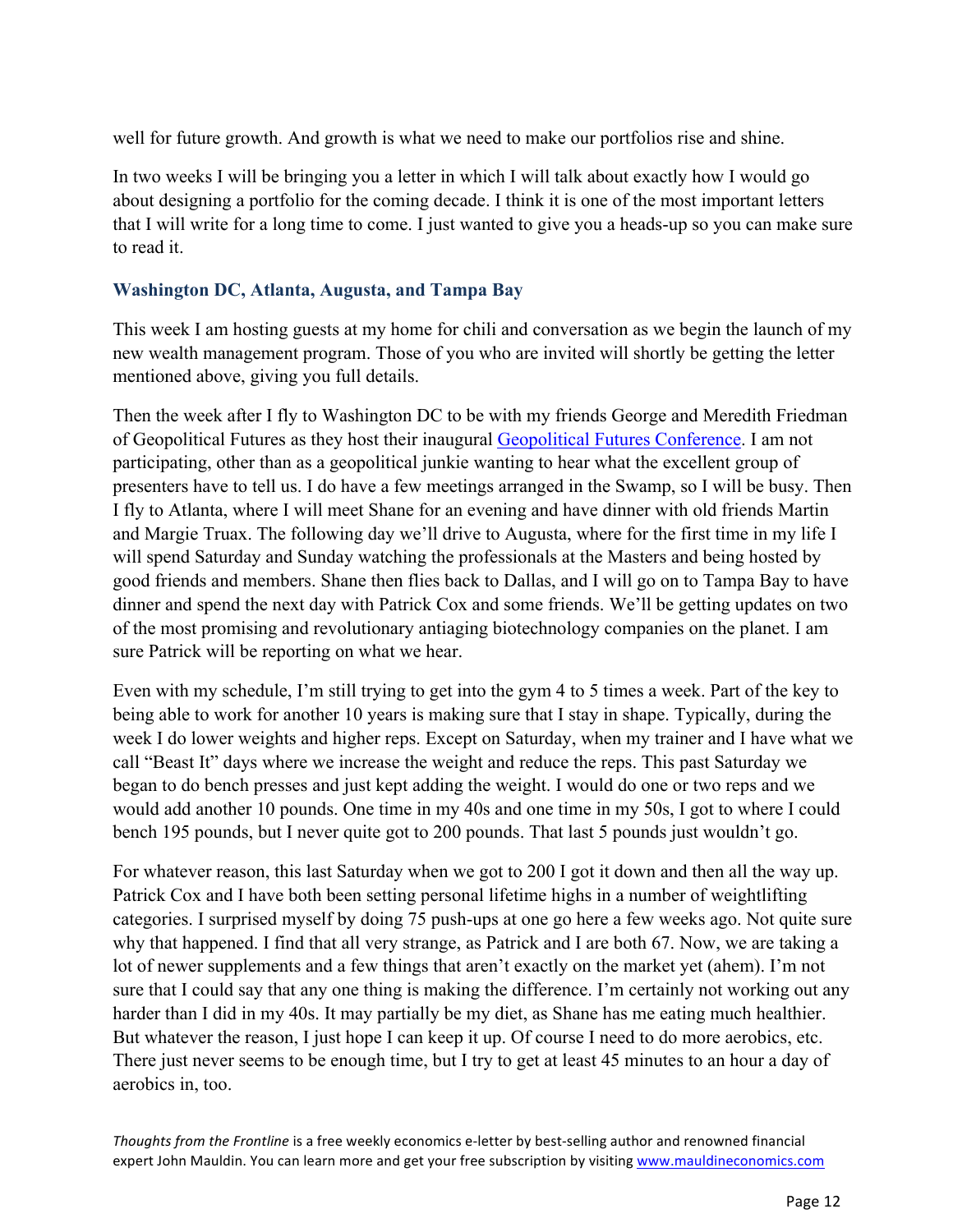I say all that not to impress you but to encourage you to start your own routine if you haven't. It's not too late. Just get started. Spend some time with Brother Iron and Sister Steel. Make them part of your family, and they will pay you dividends.

By the way, it looks like we have finalized the speaker list for the Strategic Investment [Conference. I am really pumped up about how great this year's conference is going to be](http://www.mauldineconomics.com/go/v34h26/MEC). It is clearly going to be our best conference ever. If you haven't registered, you need to do so now, before the seats are all taken.

OK, time to hit the send button. You have a great week.

Your thinking a lot about the future analyst,

Inf Maddi

John Mauldin

## **Share Your Thoughts on This Article**

**Post a Comment** 

Send to a Friend | Print Article | View as PDF | Permissions/Reprints | Previous Article

*Thoughts From the Frontline* is a free weekly economic e-letter by best-selling author and renowned financial expert, John Mauldin. You can learn more and get your free subscription by visiting http://www.mauldineconomics.com.

Please write to subscribers@mauldineconomics.com to inform us of any reproductions, including when and where copy will be reproduced. You must keep the letter intact, from introduction to disclaimers. If you would like to quote brief portions only, please reference http://www.mauldineconomics.com.

To subscribe to John Mauldin's e-letter, please click here: http://www.mauldineconomics.com/subscribe/

To change your email address, please click here: http://www.mauldineconomics.com/change-address

If you would ALSO like changes applied to the Mauldin Circle e-letter, please include your old and new email address along with a note requesting the change for both e-letters and send your request to compliance@2000wave.com.

To unsubscribe, please refer to the bottom of the email.

*Thoughts From the Frontline* and JohnMauldin.com is not an offering for any investment. It represents only the opinions of John Mauldin and those that he interviews. Any views expressed are provided for information purposes only and should not be construed in any way as an offer, an endorsement, or inducement to invest and is not in any way a testimony of, or associated with, Mauldin's other firms. John Mauldin is the Chairman of Mauldin Economics, LLC. He also is the President of Millennium Wave Advisors, LLC (MWA) which is an investment advisory firm registered with multiple states, President and registered representative of Millennium Wave Securities, LLC, (MWS) member FINRA, SIPC. MWS is also a Commodity Pool Operator (CPO) and a Commodity Trading Advisor (CTA) registered with the CFTC, as well as an Introducing Broker (IB) and NFA Member. Millennium Wave Investments is a dba of MWA LLC and MWS LLC. This message may contain information that is confidential or privileged and is intended only for the individual or entity named above and does not constitute an offer for or advice about any alternative investment product. Such advice can only be made when accompanied by a prospectus or similar offering